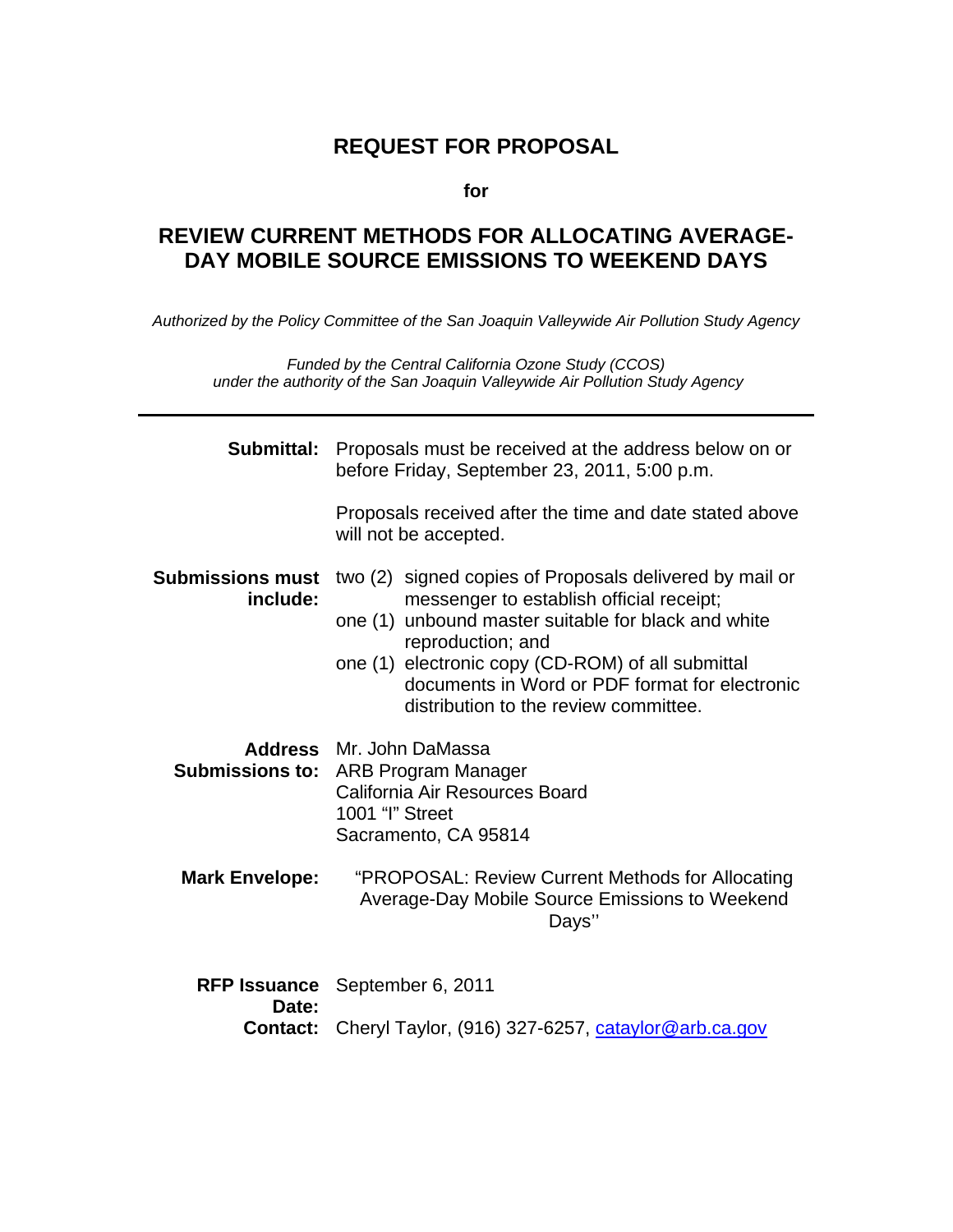# Contents of the Request for Proposal

| Section |                                                                                                                                                                                                                             | Page           |
|---------|-----------------------------------------------------------------------------------------------------------------------------------------------------------------------------------------------------------------------------|----------------|
|         | 1. Introduction                                                                                                                                                                                                             | 3              |
|         | 2. Background                                                                                                                                                                                                               | 3              |
|         | 3. Project Description<br>3.1. Qualifying Statement<br>3.2. Objective<br>3.3. Scope of Work<br>3.4. Work Products/Deliverables<br>3.5. References                                                                           | $\overline{4}$ |
|         | 4. Project Schedule                                                                                                                                                                                                         | 8              |
| 5.      | <b>Budget</b>                                                                                                                                                                                                               | 8              |
| 6.      | <b>Required Qualifications</b>                                                                                                                                                                                              | 9              |
|         | 7. Project Direction<br>7.1. Management<br>7.2. Submittal of Results<br>7.3. Reporting Requirements<br>7.4. Involved Parties Responsibilities                                                                               | 10             |
|         | 8. Contents of Proposals                                                                                                                                                                                                    | 11             |
|         | 9. Submission of Proposals                                                                                                                                                                                                  | 14             |
|         | 10. Process<br>10.1 Addenda and Supplements to the RFP<br>10.2 Evaluation Criteria for Qualification for Respondents<br>10.3 Proposal Evaluation and Contractor Selection Process<br>10.4 Contract Negotiation and Approval | 15             |
|         | 11. Insurance                                                                                                                                                                                                               | 18             |
|         | 12. Data Ownership and Publication                                                                                                                                                                                          | 19             |
|         | 13. Confidential Information                                                                                                                                                                                                | 19             |
|         | <b>Exhibit A: Certification Regarding Debarment</b>                                                                                                                                                                         | 20             |
|         | Table 2: Sample Budget Summary Form                                                                                                                                                                                         | 21             |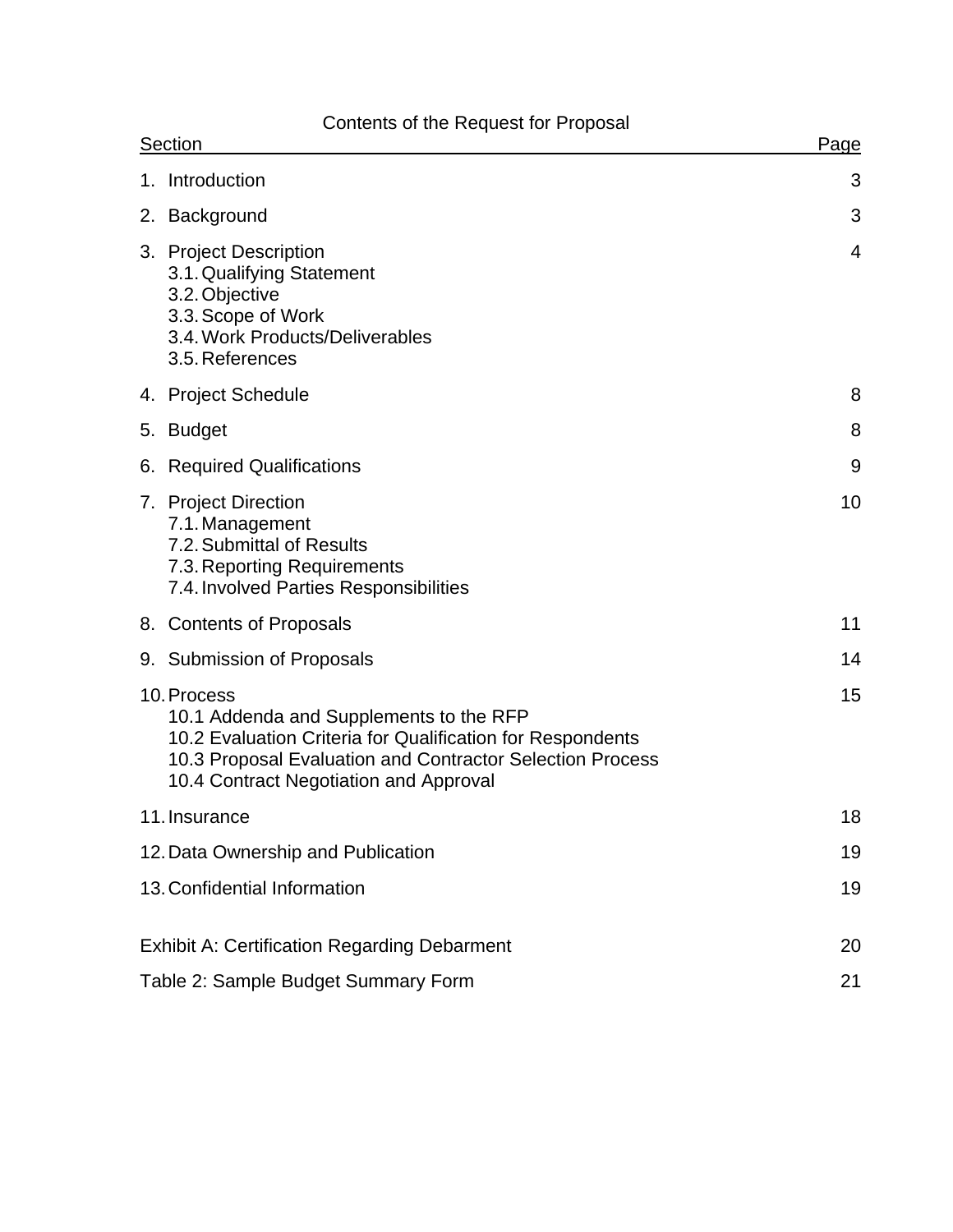#### **REQUEST FOR PROPOSAL for REVIEW CURRENT METHODS FOR ALLOCATING AVERAGE-DAY MOBILE SOURCE EMISSIONS TO WEEKEND DAYS**

#### **1. INTRODUCTION**

The Technical Committee of the San Joaquin Valleywide Air Pollution Study Agency (Study Agency) is issuing this Request for Proposals (RFP) to review ARB's current method to adjust emissions from on-road motor vehicles used as input to air quality models to reflect activity on weekend days. Suggestions for improving the current method are also requested. The Study Agency is the guiding body for the Central California Ozone Study (CCOS). ARB and local air district staff plan to use the results from CCOS to prepare the demonstration of attainment of the ozone standard for non-attainment areas in Central California. Emission inventories from all sources, including on-road motor vehicles, are important inputs to attainment plans. The Study Agency has charge of evaluating the proposals, selecting a qualified contractor, and executing the contract.

## **2. BACKGROUND**

The ARB and local air districts are responsible for developing clean air plans to demonstrate how and when California will attain air quality standards established under both the federal and California Clean Air Acts. For the areas within California that have not attained air quality standards, the ARB works with air districts to develop and implement State and local attainment plans. Attainment plans contain many parts, including a baseline emissions inventory and an attainment demonstration, which generally involves complex modeling. The project solicited by this RFP is intended to review and suggest improvements to the daily and hourly variations of on-road motor vehicle emissions that are inputs to air quality models. Air quality models require hour-specific emissions for each day that is being modeled. Emissions from on-road motor vehicles reflect a significant portion of total emissions and are therefore critical to reflect hourly and daily emissions as correctly as possible. Activity data used to calculate on-road emissions come from travel demand models. Travel demand models are developed by local and state transportation planning agencies to reflect travel for an average weekday since the heaviest traffic congestion generally occurs on core weekdays. Temporal patterns can vary significantly for different regions of the state and for different days of the week. Additionally, travel by heavy-duty trucks can be significantly different than passenger cars.

The San Joaquin Valleywide Air Pollution Study Agency, a joint powers agency that coordinates scientific research on air quality issues in Central California, is the sponsor of this project. The Study Agency's decision making body is a Governing Board consisting of one supervisor from each of the eight counties in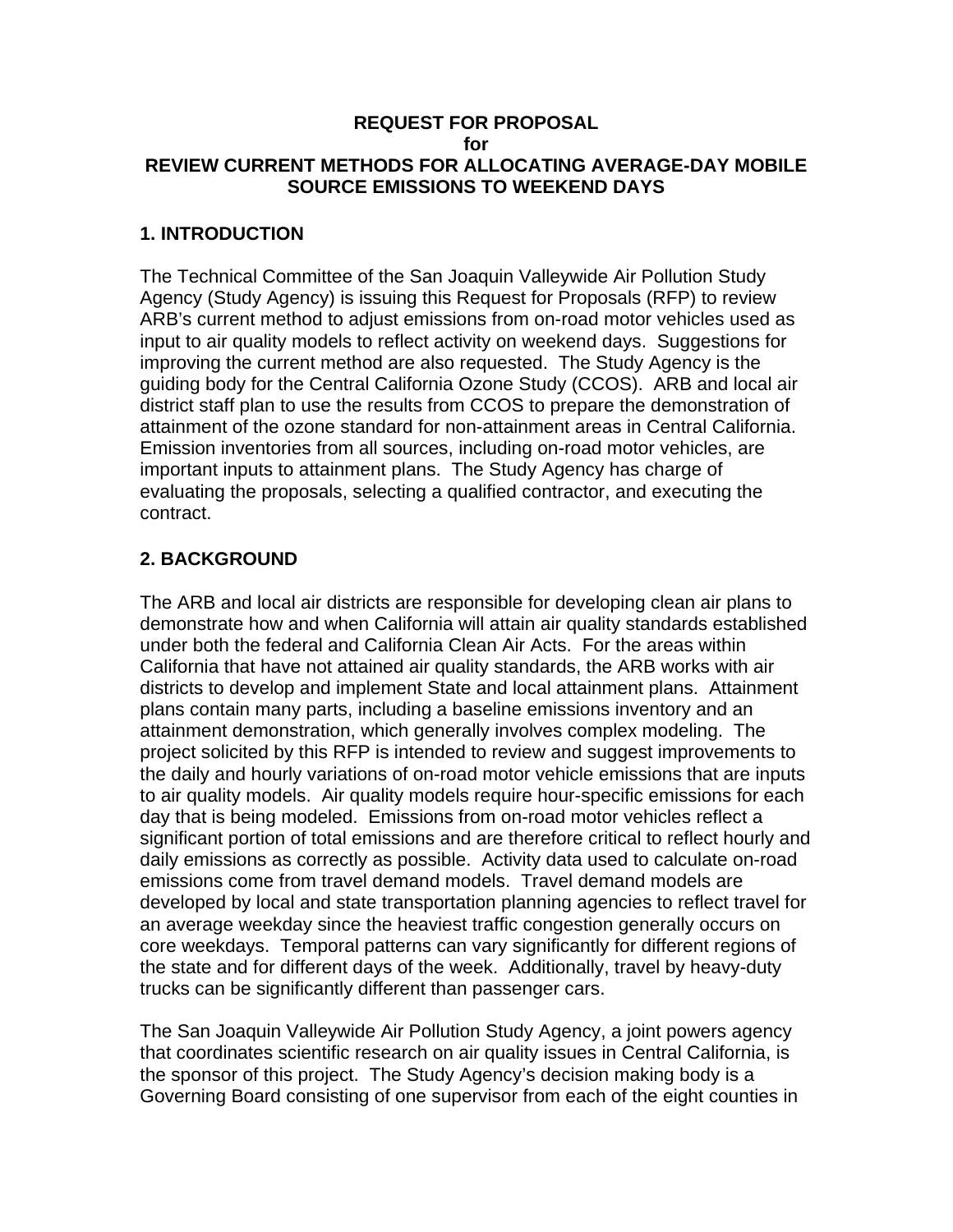the San Joaquin Valley. While the Study Agency employs no staff, its mission is guided by committees of state, federal, and district air agency staff, and publicand private-sector stakeholders. Its projects are typically carried out by contractors who are coordinated and managed by the staff of the California Air Resources Board (ARB) and SJVUAPCD. This project will be conducted by a contractor engaged by the Study Agency and guided by staff of the ARB and participating districts.

# **3. PROJECT DESCRIPTION**

**3.1 Qualifying Statement**: It is understood that a detailed timeline for completion of this work cannot be developed until a contract is in place. Once this work plan has been approved by the Central California Air Quality Study (CCAQS) Policy Committee (PC) and a contract is in place, a detailed timeline will be developed in consultation with the CCAQS Technical Committee.

**3.2 Objective:** The objective of this project is to review ARB's current method for adjusting on-road motor vehicle emissions used in air quality models by day of week and hours per day. Additionally, this project is expected to provide suggestions for improving the method and input data.

### **3.3 Scope of Work:**

This study has three tasks. The first task is to review ARB's current methodology for adjusting on-road motor vehicle emissions that are input to air quality models. The second task is to make suggestions for improving the method and input data. The third task is to document the findings in a written report.

#### Task 1. Review Current Methodology

Review the current methodology (CARB 2007). Analyze the assumptions made during development of the factors, including the source, applicability and currency of the data, vehicle classifications, and spatial distribution. Discuss the reasonableness of using the current factors for modeling with 4km grid cells, as described in tasks 2 and 3.

Prior to 2006 when the current factors were developed that are being evaluated in this project, on-road motor vehicle modeling inventories were adjusted using data developed by UC Davis (Lam 2002). Traffic within a time period, as provided by local regional transportation agencies (RTPAs) and Caltrans, was allocated to each hour using profiles that were developed by UC Davis. UC Davis developed two hourly profiles, one for weekdays and one for weekend days, which differed by county. However, there was no distinction by vehicle class. The same hourly profile was used for heavy-duty vehicles as for light-duty vehicles within a county. Use of these profiles concerned ARB staff because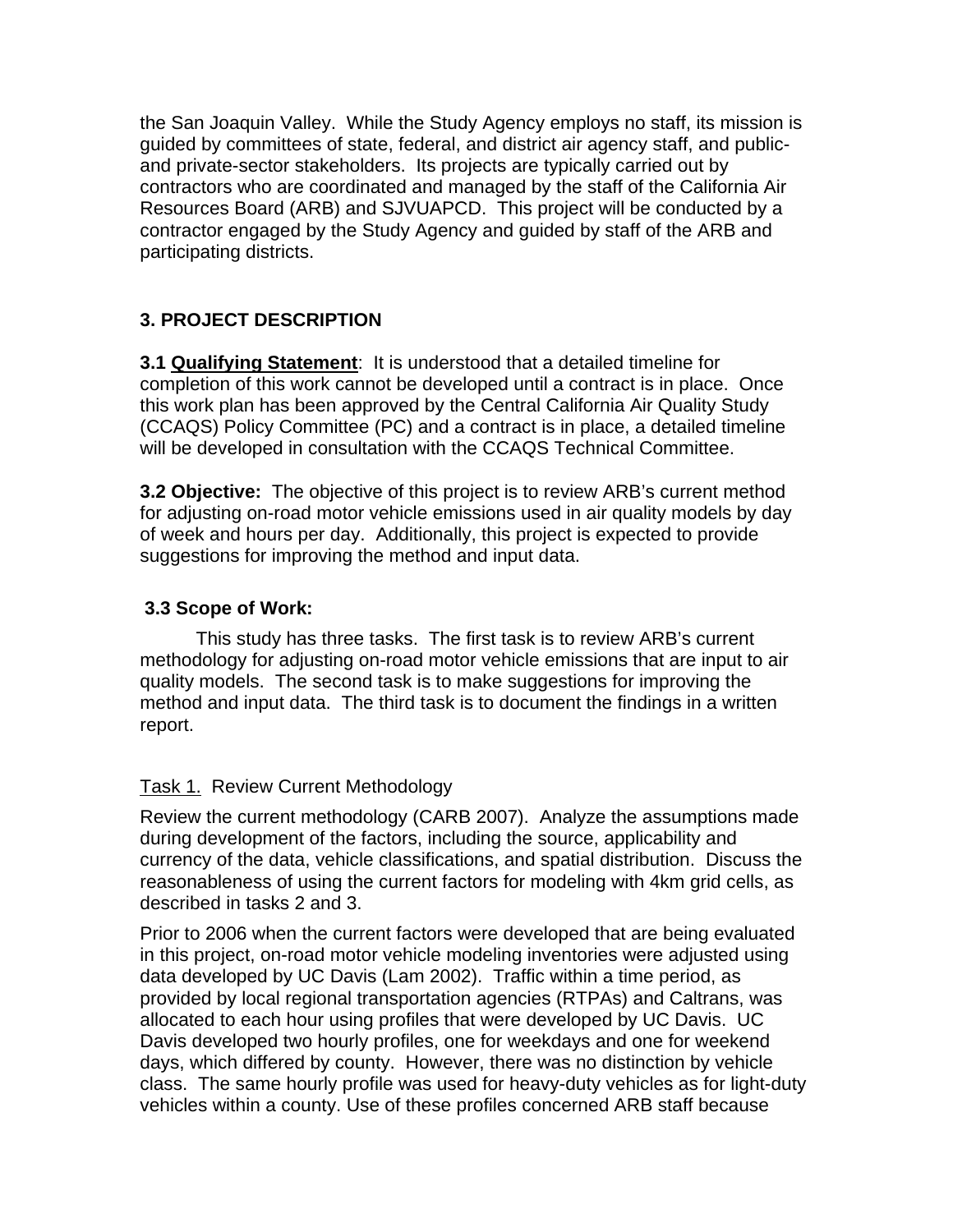trucks are known to have different diurnal distributions than cars and they have high NOx emissions. This concern prompted the development of the factors that are the subject of this project.

The current methodology describes the steps taken to develop factors to adjust the gridded on-road motor vehicle emissions inventory for different days of the week, as well as hourly variations for heavy-duty vehicles. ARB will provide a sample of the source data and the SAS programs used to develop the factors. ARB will also provide the day-of-week and hourly factors that have been developed, which ARB staff continues to use.

However, the current methodology required many assumptions during the development of the factors. Those assumptions have likely introduced inaccuracies in the factors. The current factors may not reflect actual traffic conditions well in some areas of central California, thus prompting the desire for improvement through this proposed project.

Following are examples of the more important assumptions that were made in order to develop the current factors. Traffic counts from the summer of 2004 were used. This was the latest year available at the time; summer was chosen in preparation for ozone modeling. The classification of the traffic count data did not correspond directly to on-road emission inventory categories. The traffic counts are taken on freeways; these counts were assumed to reflect local traffic as well. Due to lack of robustness of data in some counties (sometimes only one count station was available in a county), Caltrans districts were combined and assumed to reflect each county in the district.

#### Task 2. Suggest Improvements to Methodology or Input Data

Investigate available sources of data. Possible sources are listed below; other sources may be considered. Traffic count data from Caltrans or local transportation agencies may be available. Additionally, UC Irvine, Institute of Transportation Studies under contract with ARB is developing a California Vehicle Activity Database (CalVAD) to estimate highway vehicle miles traveled (VMT) and average speed. VMT and speed are estimated for trucks and total vehicles (i.e. trucks and non-trucks). The tool merges the Weigh-In-Motion (WIM) and Performance Measurement System (PeMS) data sets based on time, geographic proximity and statistical imputation techniques. Initially CalVAD will estimate VMT and speeds for freeways; an expanded database to include arterial streets may be considered in the future.

Review related methodologies used by other leading agencies, such as other states, regions or nationally. Consider any new developments in this field.

Suggest ways to improve the methodology and any input data if new factors were to be created. Of particular interest would be the spatial extent (e.g. regional detail or urban vs. rural), year(s), vehicle count data to emission (EMFAC) classification, facility type, and vehicle type. Suggestions may be broken down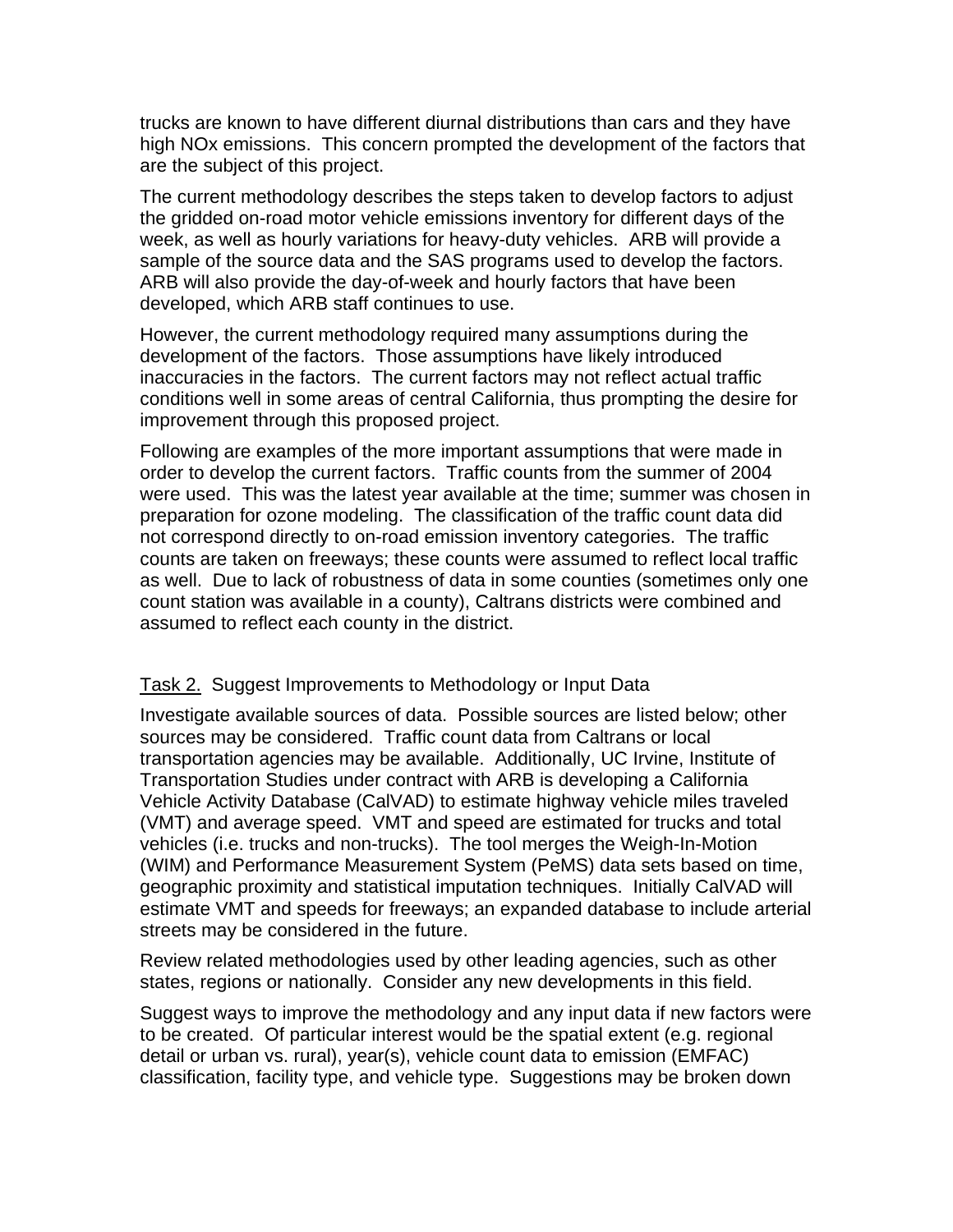into near-term and long-term improvements. Summarize the overall findings from Task 1 and suggested improvements in a brief technical memorandum.

### Task 3. Document Findings

Prepare draft and final reports. Present the analyses and results of Tasks 1 and 2. Prepare a draft final report documenting the technical approach, findings, and conclusions of the study. This project focuses on central California, which has a unique and large diversity of transportation characteristics. Assumptions made to improve the methodology should be clearly stated. Explain how suggested improvements would produce factors that are more accurate than existing factors.

Responding to comments provided by the Technical Committee, prepare and submit a final report. Multiple report revisions may be required if the report is not written to the satisfaction of the Study Agency.

### **3.4 Work Products/Deliverables**

**Written Documentation:** Written documentation will include:

- Technical Memorandum (Task 2)
- Draft and Final Reports (Task 3)

**Electronic Data Submittal:** The contractor shall provide reports and data to the Study Agency in a format specified by the Study Agency using Microsoft Office 2010 Professional software (Word, Excel or Access).

**Draft Final Report:** The Contractor shall deliver to the Study Agency an electronic copy of a draft final report for review by staff.

**Copies of Final Report:** Upon approval of the Final Report by the Study Agency, the Contractor shall deliver to the Study Agency five bound copies and one unbound copy of the final report incorporating all final alterations, additions and appendices. The Contractor shall also deliver an electronic copy of the final report produced in Microsoft Office 2010 Professional. The report shall also include a bibliography of data sources referenced or used to support the evaluation and completion of tasks. The Study Agency may request that a copy of these reference documents accompany the final report in order to provide complete documentation of the report.

**Progress Reports:** The contractor will provide progress reports every month via email to the Project Manager. The progress report will include:

- Funds spent and remaining;
- Hours used and remaining;
- Current status of work products and deliverables;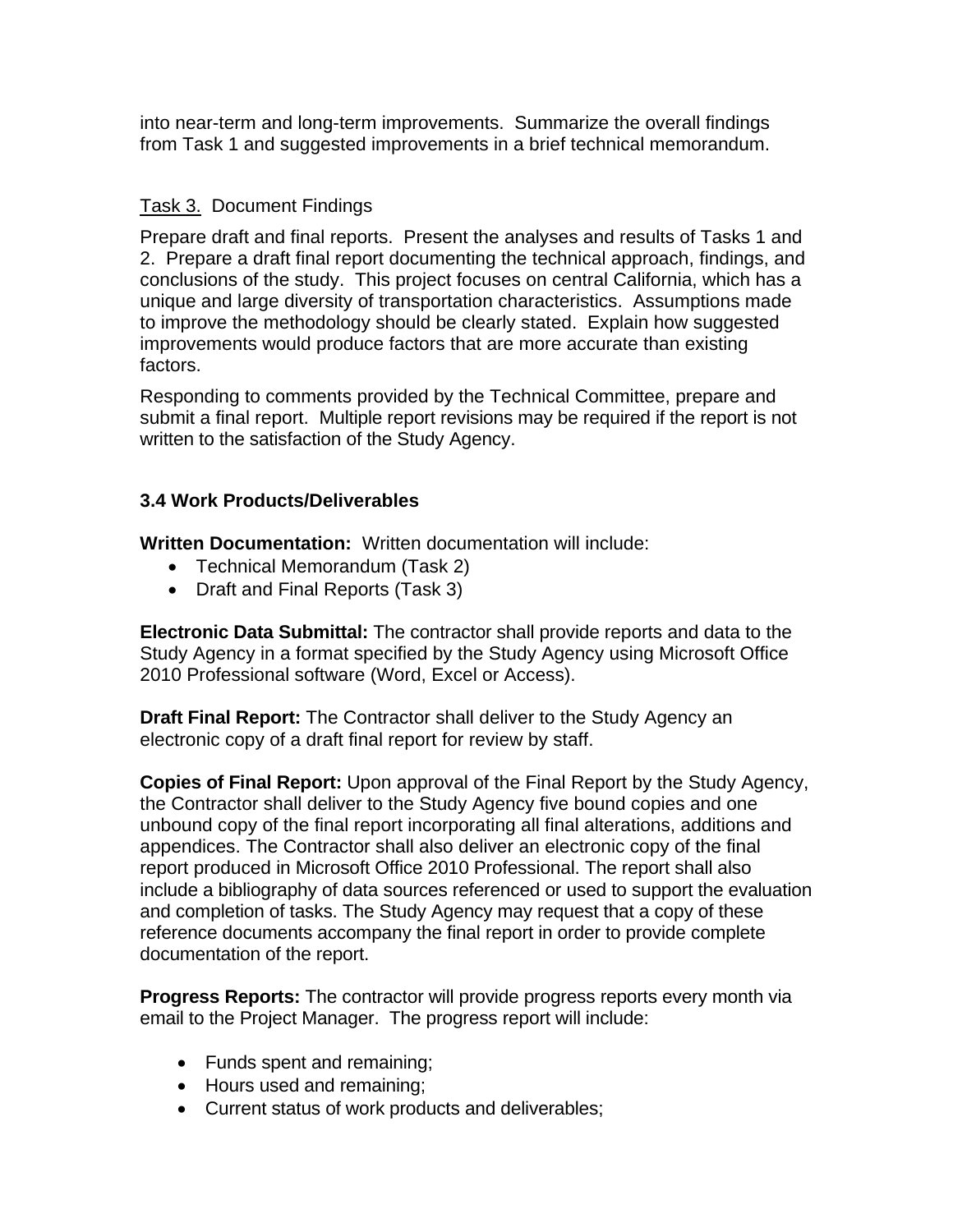- Problems encountered:
- Future work; and
- Brief summary of any meetings, including list of attendees.

The contractor will participate in conference calls to discuss the progress reports when requested by the Project Manager.

**Invoices and Progress Reports:** The contractor shall submit invoices in one of two ways: 1) hard copy in triplicate or 2) via email using MS Word. Invoices shall be prepared in the format used by the Study Agency, which will be provided. The invoices must list the contract number and shall itemize all expenses (including equipment costs) incurred during the payment period completed. Each item in the invoice shall correspond to one of the tasks. Direct labor charges and subcontractor and contractor charges shall be subdivided into the number of hours spent by each staff classification (e.g., Senior Scientist, Research Assistant) for the invoice period.

The contractor will be paid for the payment period when the invoice and a progress report are deemed by the Study Agency to reflect work done in accordance with the contract. Ten percent (10%) of each invoice payment will be withheld until the final report is complete and approved by the Study Agency.

Additional tasks performed by the contractor or its subcontractors to develop supporting information or analysis, which were not specified in the proposal, will not be reimbursed without prior approval from the Study Agency. Unapproved additional tasks are not reimbursable. Any completed data sets shall be provided by the Study Agency for availability to the stakeholders.

#### **3.5 References**

California Air Resources Board (2007). "Photochemical Modeling Protocol for Developing Strategies to Attain the Federal 8-hour Ozone Air Quality Standard in Central California", Chapter 6 Emission Inventory Development, Section 6.7.6 Suggested Improvements for On-Road Motor Vehicle Gridding. Prepared by Planning and Technical Support Division of the CARB, May.

(http://www.arb.ca.gov/eos/SIP\_Modeling/docs/CCOS\_PROTOCOL\_2007-05- 22\_DRAFT.pdf)

Lam, T. Niemeier, D., Jierranaitanakit, K. (2002). "Estimation of Hourly Allocation Factors for the Central California Ozone Study Using State-wide Model Data and Real Time Traffic Data." Final Draft Report. Contract No. 00-04PM. San Joaquin Valleywide Air Pollution Study Agency and California Environmental Protection Agency – Air Resources Board.

(http://www.arb.ca.gov/airways/ccos/docs/I6\_traffic\_Jul02\_fr.pdf)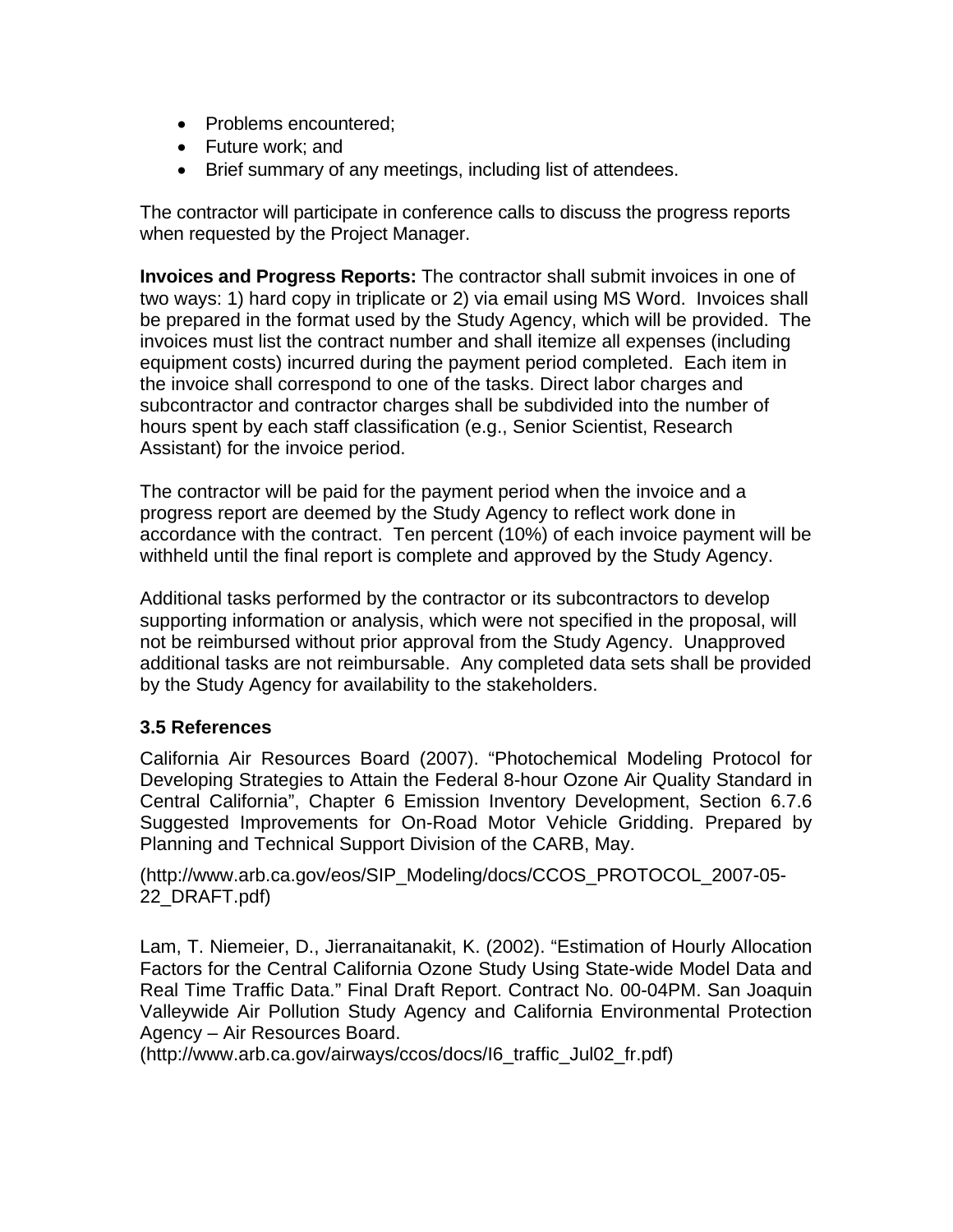## **4. PROJECT SCHEDULE**

The Study Agency intends for the project to be completed according to the following schedule of deliverables (the Study Agency may agree to a different schedule that would be specified in the contract). Payments must correspond with deliverables. Progress reports and conference calls are not included in Table 1.

|  | Table 1: Project Schedule and Deliverables |
|--|--------------------------------------------|
|--|--------------------------------------------|

| <b>Action/Work Product</b>              | <b>Approximate Date</b> |  |
|-----------------------------------------|-------------------------|--|
| Release of RFP                          | September 6, 2011       |  |
| <b>Proposal Deadline</b>                | September 23, 2011      |  |
| <b>Contractor Selection</b>             | September 28, 2011      |  |
| <b>Contract Development</b>             | Early October 2011      |  |
| <b>Contract Approval</b>                | October 20, 2011        |  |
| <b>Task 1 Completion</b>                | November 29 2011        |  |
| Task 2 Completion - Technical           | <b>January 6, 2011</b>  |  |
| Memorandum                              |                         |  |
| <b>Task 3 - Draft Report Completion</b> | February 29, 2012       |  |
| Task 3 - Study Agency Review and        | March $1 - 16$ , 2012   |  |
| <b>Comments on Draft Report</b>         |                         |  |
| Task 3 - Final Report Completion        | April 13, 2012          |  |

## **5. BUDGET**

Costs will be a factor in evaluating proposals responding to this RFP. Proponents are directed to provide task-related costs in their proposal budget summary rather than a lump sum bid. Proposals will be evaluated both by comparison of cost for comparable tasks as well as projected total cost. The Study Agency's review committee is authorized to consider the comprehensiveness of proposed efforts as well as total cost to provide reasonable comparisons of the responses. All evaluation criteria are described in Section 10.2.

The budget for this project is \$50,000. The budgeted amount is available to the contractor for research, analysis, coordination, teleconferences, meetings, report writing, subcontractors, and all other efforts undertaken by the contractor for this project.

The proponent's costs must be itemized by the following categories:

**Task**: List a total cost per task. The Study Agency reserves the right to remove tasks as deemed necessary to remain within budget.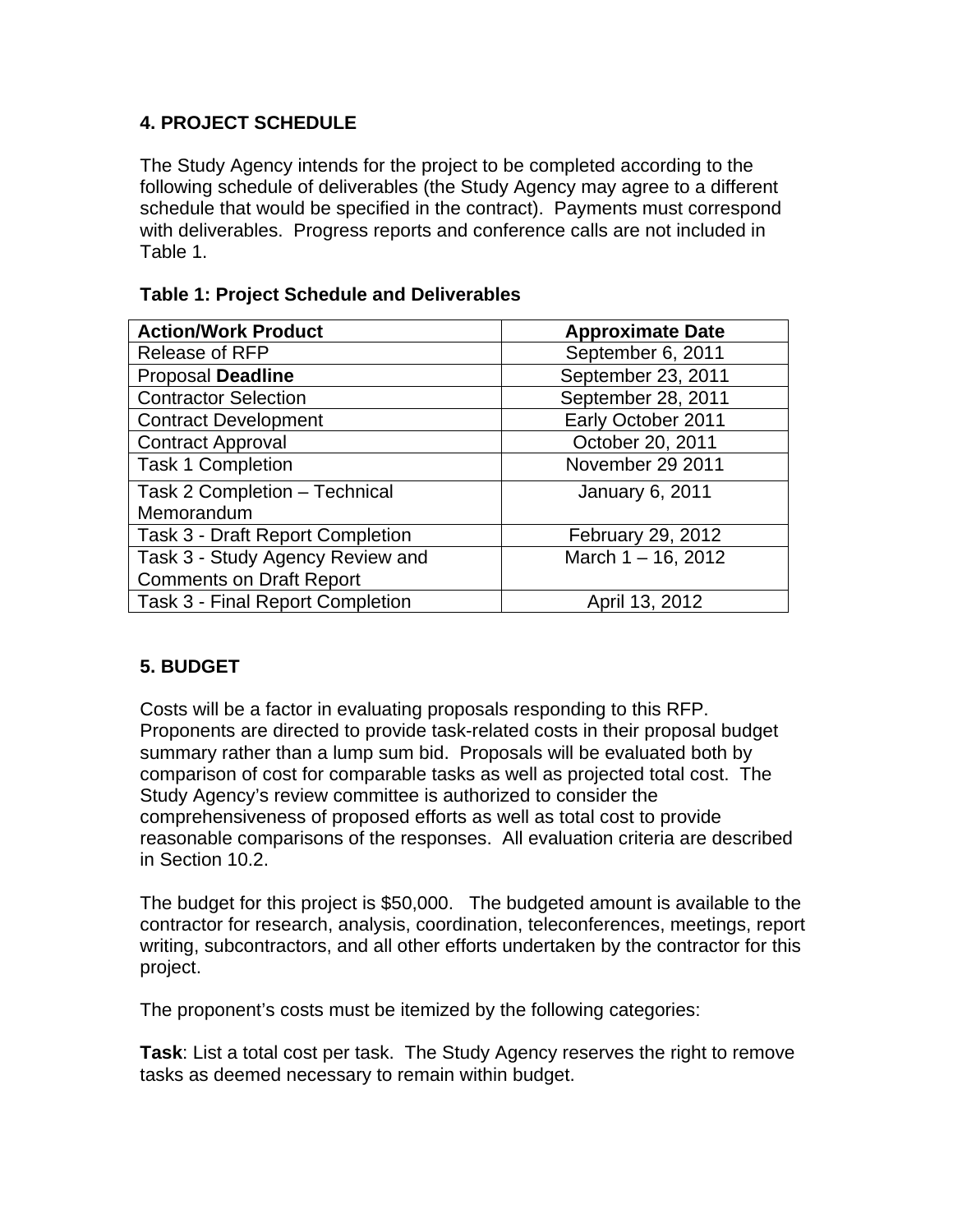**Labor**: List an hourly labor rate for each assigned principal and technical specialist. The rate quoted must include labor, general, administrative, and overhead costs.

**Subcontractor Costs**: Identify subcontractors by name, list their cost per hour or per day, and the number of hours or days their services will be used.

**Travel Costs**: Identify estimated travel costs, including the number of trips required, destinations, and approximate costs of travel. Travel costs are reimbursed at prevailing rates for the contracting company or rates approved by the Study Agency, whichever is lower, unless negotiated otherwise.

#### **Miscellaneous Costs**: If any.

Total cost must be clearly indicated in the Costs of Proposal section of the proposal.

It is expected that general overhead and administrative costs are included in the hourly rate for labor. It will be assumed that all contingencies and/or anticipated escalations are included. No additional funds will be paid above and beyond the contracted amount for the services specified in the proposal. If the Study Agency determines a need for additional tasks or services not included in the proposal, the contract may be amended by agreement of both parties to include additional tasks and related costs.

## **6. REQUIRED QUALIFICATIONS**

The selected proponent shall have demonstrated extensive experience and expertise in the following areas:

- Knowledge and experience with motor vehicle emission inventories;
- Knowledge and expertise with traffic count and other traffic data;
- Knowledge and experience in handling gridded emission inventories;
- Excellent working relationships with government agencies;
- Skill in preparing clear reports; and
- Excellent technical writing skills.

Contractor must demonstrate the ability and resources to produce the deliverables requested in this RFP. The Study Agency reserves the right to reject any proposal deemed non-responsive to the RFP, not responsible, and/or not reasonable.

#### **Excluded Parties List System (EPLS)**

The [Excluded Parties List System \(EPLS\)](http://www.epls.gov/) is a central registry that contains information regarding entities debarred, suspended, proposed for debarment, excluded, or otherwise declared ineligible from receiving Federal contracts.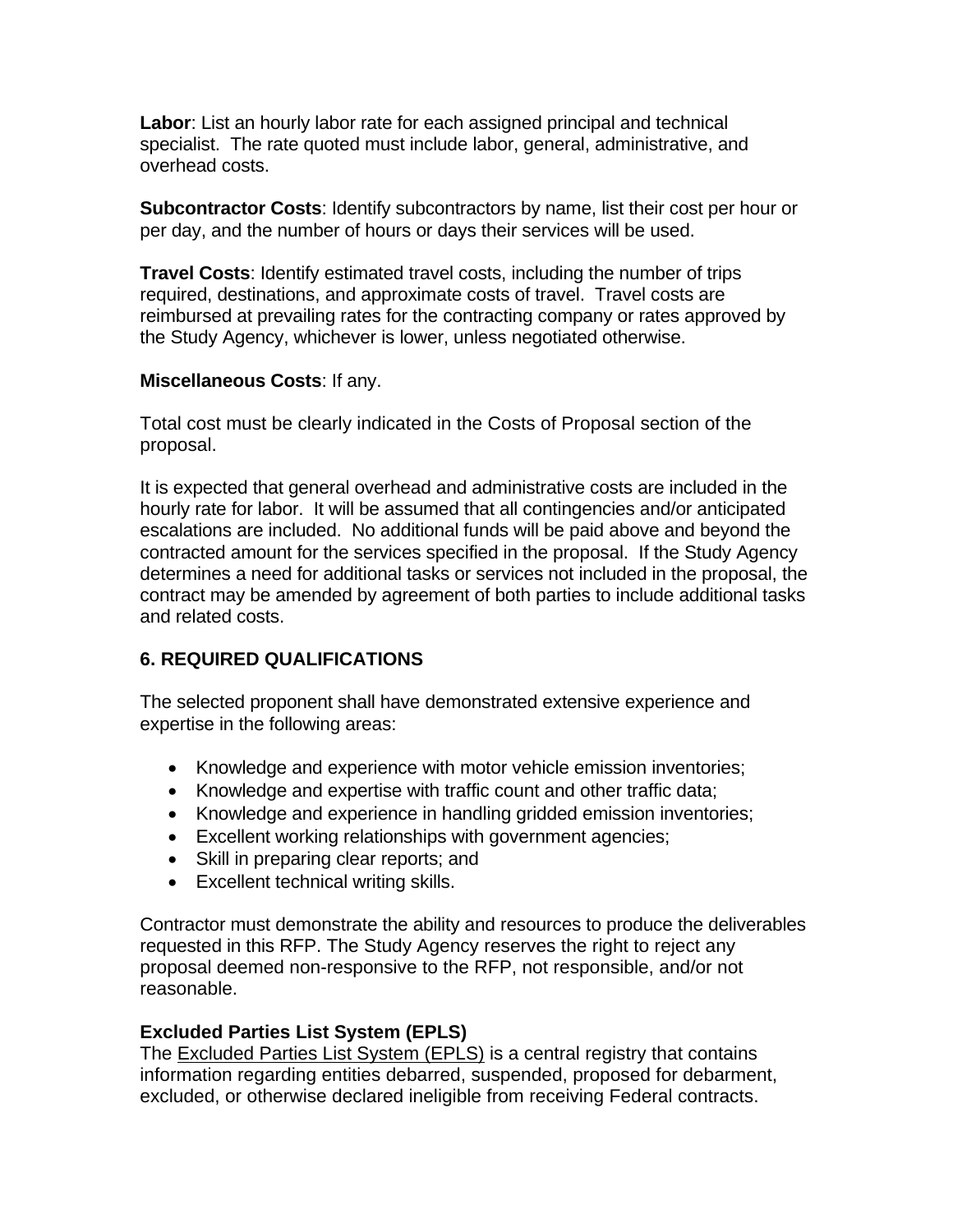Access to the EPLS is available at [http://www.epls.gov](http://www.epls.gov/). An Offeror or any individual identified in the solicitation that appear in EPLS are not eligible for award of a contract.

#### **Verification of Federal Debarment List**

For all procurements utilizing federal funds, buyers must verify prior to award that the intended awardee does not appear on the federal debarment list. The Excluded Parties List System (EPLS) website, http://www.epls.gov/, includes information regarding entities debarred, suspended, proposed for debarment, excluded or disqualified under the nonprocurement common rule, or otherwise declared ineligible from receiving Federal contracts, certain subcontracts, and certain Federal assistance and benefits. If the intended awardee appears on the list, they are ineligible to receive the award.

## **Bidder Requirements**

The bidder certifies by signing the signature page of the original copy of the submitted proposal and any amendment signature page(s) that the bidder is not presently debarred, suspended, proposed for debarment, declared ineligible, voluntarily excluded from participation, or otherwise excluded from or ineligible for participation under federal assistance programs. The bidder should complete and return the attached certification regarding debarment, etc., i.e. Exhibit A, with their bid. This document must be satisfactorily completed prior to award of the contract.

# **7. PROJECT DIRECTION**

#### **7.1. Management**

This project is part of the Central California Ozone Study (CCOS). CCOS is a large-scale program involving many sponsors and participants. Three entities are involved in the overall management of CCOSS. First, the San Joaquin Valleywide Air Pollution Study Agency, a joint powers agency formed by the eight counties in the San Joaquin Valley, directs the fund-raising and contracting aspects. Second, the Study Agency's Policy Committee comprises four voting blocks: State, local, and federal government, and the private sector, provides guidance on the objectives and funding levels of CCOS projects, and approves all proposals, contracts and reports. Third, the Study Agency's Technical Committee provides overall technical guidance on RFPs, direction and progress of work, contract work statements, and reviews of all technical reports produced from the study. On a day-to-day basis, various staff of the California Air Resources Board (ARB) are responsible for management of CCOS. Staff of SJVUAPCD assist with the coordination of Study Agency Board actions, and the legal and financial management of the Study Agency.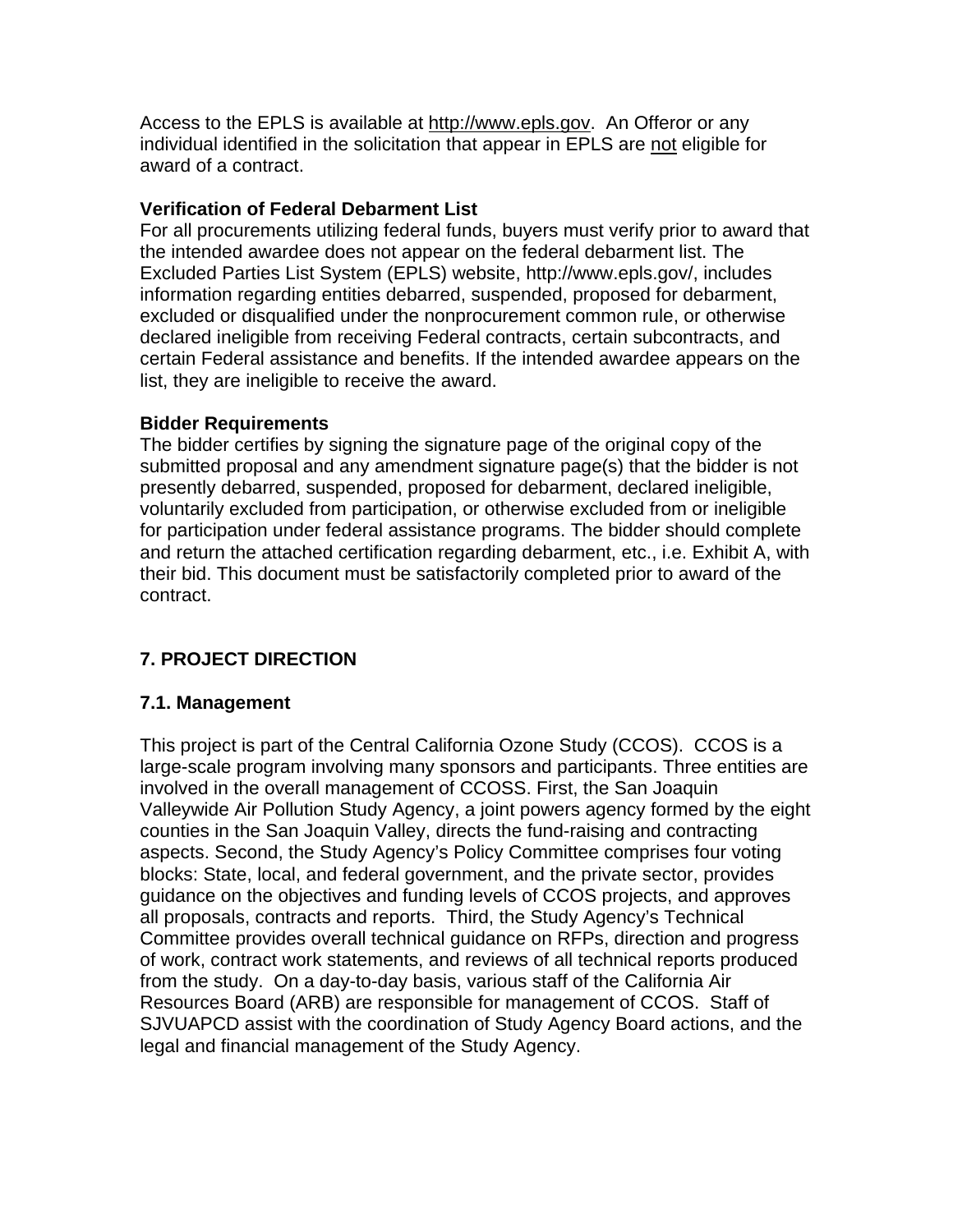The contractor selected to conduct this work shall report to the Study Agency Project Manager, who will be appointed with the approval of the contract. For the purposes of this project, the staff of the ARB will write and monitor contracts with the participants and will be the primary interface between the contractor, the Policy and Technical Committees, and the Study Agency. Contract performance is not to begin until a contract is fully approved by the San Joaquin Valleywide Air Pollution Study Agency.

# **7.2. Submittal of Results**

All completed files or reports shall be released by the contractor to the appointed Project Manager for distribution and review by the Study Agency. The Study Agency may review any of the results in whole or in part and submit comments or questions to the contractor through the Project Manager. The contractor shall not undertake additional work to address issues raised by this process without the express written approval of the Project Manager.

# **7.3. Reporting Requirements**

The contractor shall deliver brief, written monthly progress reports to the Study Agency Project Manager. Payment to the contractor will not be made until receipt of all scheduled progress reports. The contractor shall deliver to the Project Manager a monthly invoice. With respect to the payment period completed, the invoice shall set forth in detail by task, in accordance with the contract budget and as appropriate, charges for time expended on the analysis, including classification of personnel involved in such time expenditure, and the monthly, weekly, or hourly rates for such personnel, as appropriate. The invoice shall also contain an itemization of all materials used for the analysis, including the purpose of its use and its cost. The contractor shall deliver a draft final and final electronic report in MS Word. The contractor will receive comments on the draft report within 45 days of submission, with revisions in the final report due within 45 days after receipt of review comments. The reporting requirements are in addition to the requirement to transmit all required electronic files related to completion of tasks as previously specified in Sections 2, 3, and 4 of this RFP.

## **7.4. Involved Parties Responsibilities**

The Study Agency provides an independent, collaborative, peer reviewed, scientific approach that is desired to ensure stakeholder confidence in the research and outcomes. Staffs from the ARB, interested local air districts and other interested CCAQS TC members will provide review of draft reports along with guidance for research.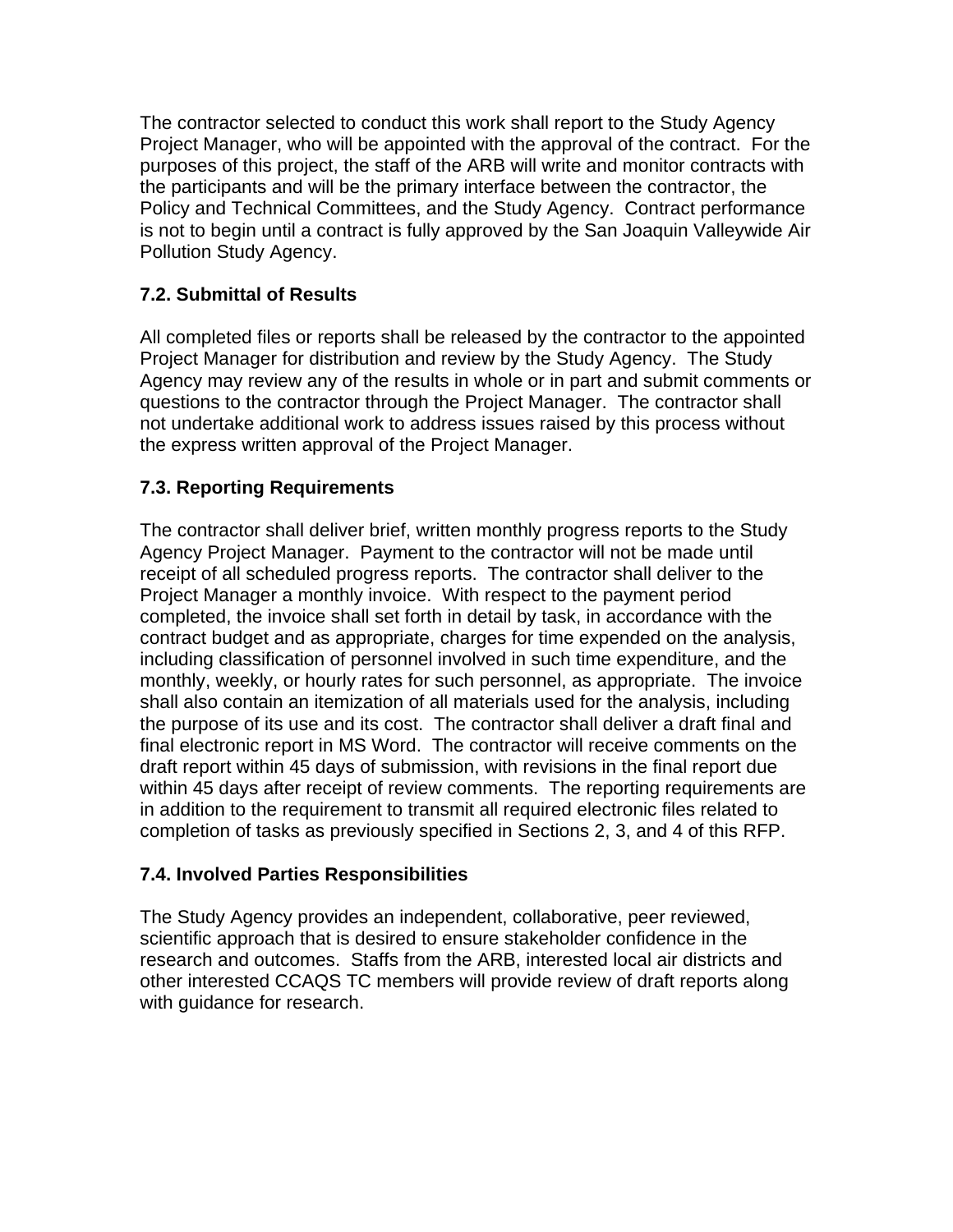## **8. CONTENTS OF PROPOSALS**

Proposals must be signed by a duly authorized official of the responder and must state that the proposal is valid for a period of not less than ninety (90) days from the date of submittal. The respondents name and address as used in contractual agreements should be provided. The name, address, title, telephone number, fax number and email address of the person(s) authorized to execute agreements and the person(s) acting as principal for conduct of the proposal should be provided.

Information in the proposals shall become public property subject to disclosure under the Public Records Act. Any information included in the proposal which constitutes a trade secret or is otherwise proprietary or confidential should be clearly marked with that designation. Proposals should convey a maximum of technical content related to the relevant task with a minimum of extraneous material. Proposals should convey a high degree of technical understanding and innovation while demonstrating the ability to present complex scientific results to technically qualified decision-makers. The proposal should be clear and concise. The response to the RFP is expected to be brief, with text of the proposed approach to completing the tasks limited to less than 30 pages, not inclusive of qualification information (e.g. attached resumes, etc.), budget summary table and timeline.

The response to the RFP must include:

- 1. Qualifications of the staff of respondent to complete the required tasks.
- 2. Approach to completing tasks identified in Section 3 of this RFP. This portion should include information on the contractor's specific expertise to conduct the three tasks specified.
- 3. Discussion of any missing tasks identified by the respondent, which respondent proposes to add for fulfillment of Section 3 objectives.
- 4. Estimated timeline for completion of tasks subsequent to contract execution. This estimate may indicate a minimum and maximum reflecting the investigative nature of the field study. Include information on the availability of the respondent and proposed subcontractors during the proposed term. Indicate and explain or justify adjustments to the schedule anticipated by or proposed by respondent.
- 5. Budget for RFP tasks and additional identified tasks. The estimated costs for each task should be provided, as well as hourly billing rates for additional services that may be necessary to complete additional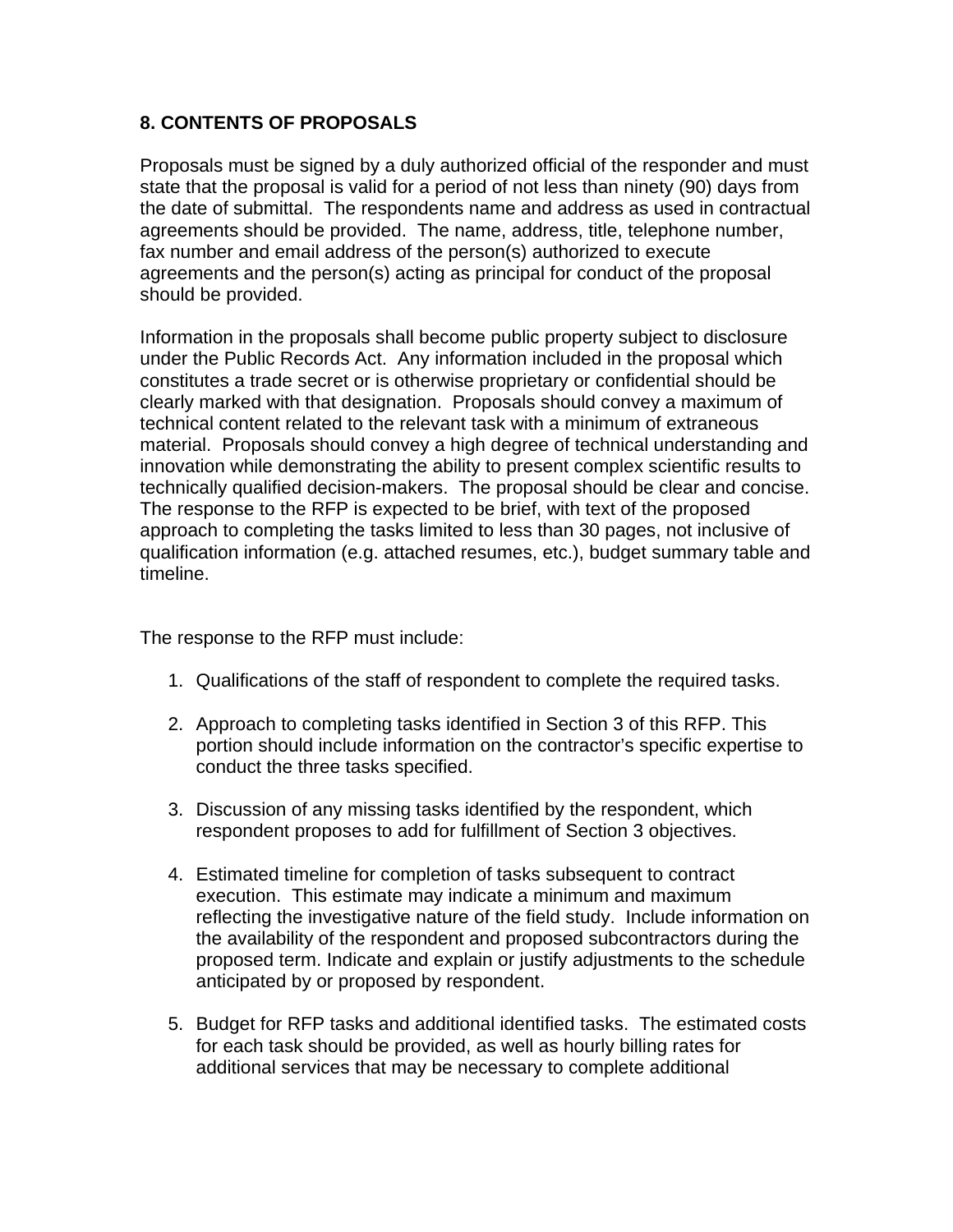processing identified by the investigative tasks, if authorized for completion by the Study Agency Project Manager.

Submitted proposals must follow the format outlined below and all requested information must be supplied. The submitted proposals shall be limited to 30 pages, single sided or 15 pages, double sided, with 1" margins. Proposals shall be printed on white paper and the font shall be black Arial and no smaller than 12 point. Failure to submit proposals in the required format may result in elimination from proposal evaluation.

**Cover Letter** - Must include the name, address, and telephone number of the company, total field study cost, the name of the contact person for the proposal, and be signed by the person or persons authorized to represent the firm.

**Table of Contents** - Clearly identify material contained in the proposal by section and page number.

**Summary (Section 1)** - State the overall approach to the analysis and objective(s). Demonstrate a clear understanding of the analysis goal. Include total study cost. Provide specific examples of steps to be taken to complete the analysis, as well as measures to assure repeatability, reliability and applicability of analysis.

**Work Program (Section 2)** - Describe work activities or tasks to be performed including the sequence of activities and a description of methodology or techniques to be used.

**Program Schedule (Section 3)** - Provide projected milestones or benchmarks for major products/reports within the total time allowed.

**Study Organization (Section 4)** - Describe the proposed management structure, analysis procedures, organization of the contracting group, and facilities available.

**Assigned Personnel (Section 5)** - Identify the principals having primary responsibility for conducting the analysis. Discuss their professional and academic backgrounds. Provide a summary of similar work they have previously performed. List the amount of time, on a continuous basis, that each principal will spend on this study. Describe the responsibilities and capacity of the technical personnel involved. Substitution of the project manager and/or lead personnel shall not be permitted without prior written approval of the Study Agency Project Manager.

**Study Agency And ARB/District Resources (Section 6)** - Describe any Study Agency or ARB/District services and staff resources needed to supplement contractor activities to achieve identified objective(s).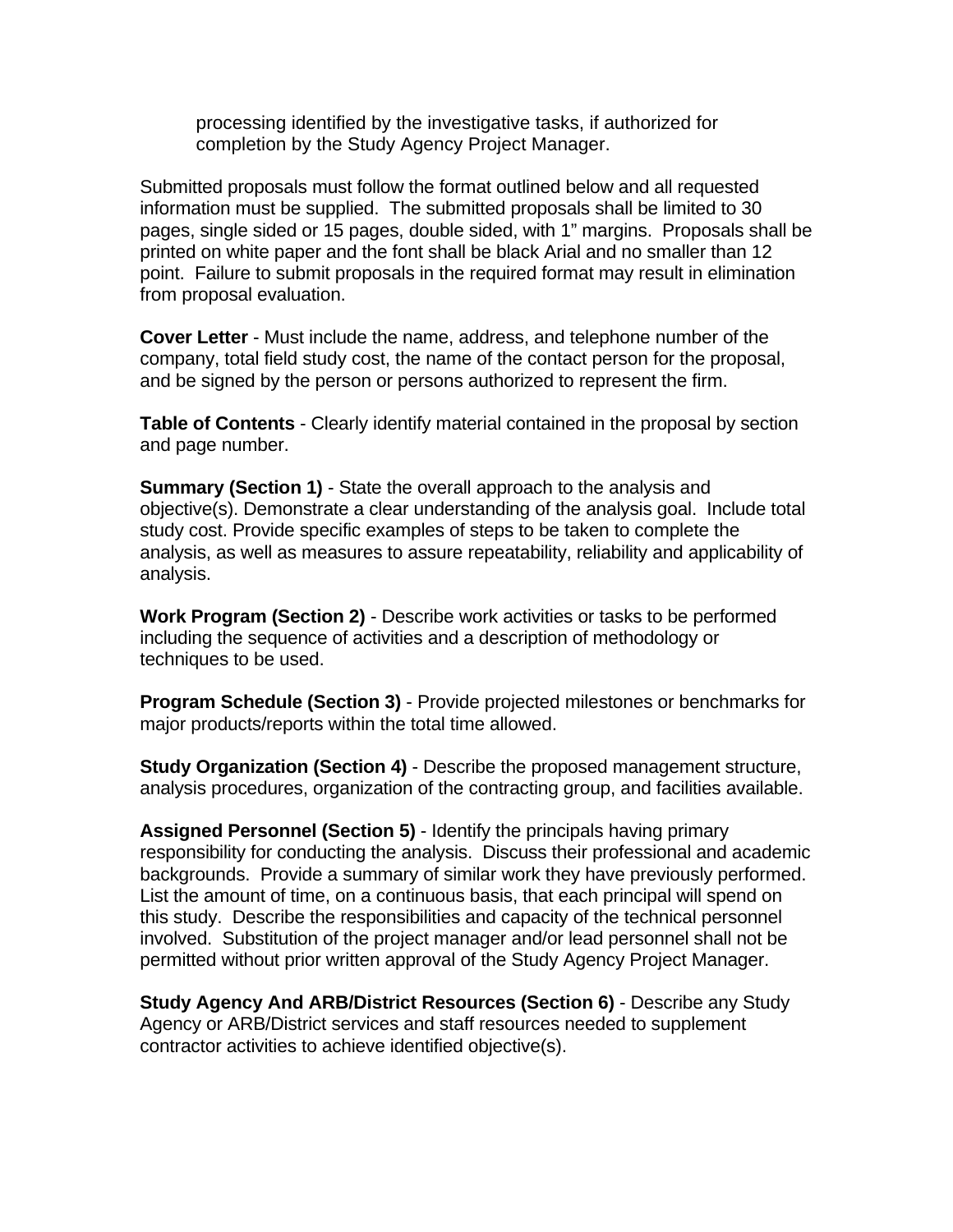**Subcontractors (Section 7)** - If subcontractors are to be used, identify each of them in the proposal. Describe the work to be performed by them and the number of hours or the percentage of time they will devote to the study. Provide a list of their assigned staff, their qualifications, and their relationship to project management, schedule, costs and hourly rates.

**Contractor Capability and References (Section 8)** - Provide a summary of the firm's relevant background experience. Discuss the applicability of each experience to this RFP. Include a brief summary of related studies completed for other parties that are of a similar nature to the work requested by this RFP. (Report examples [see Section 11] can be provided in an attachment).

**Costs of Proposal (Section 9)** - Identify all costs associated with the execution of this RFP. Also attach a Proposal Budget Summary Table similar to the example provided in this RFP (page 21).

**Conflict of Interest (Section 10)** - Identify any actual or potential conflicts of interest resulting from any contractual work performed, or to be performed, for other clients, as well as any such work done, or to be done, by its proposed subcontractors for the proponent. Specifically, proponents must disclose any recent or current contracts with the Study Agency, business entities regulated by the ARB or Districts, and/or any environmental or business interest group. In addition, proponents must disclose any contracts with the Study Agency, public or private entities, which are scheduled to be performed in the future, or which are currently under negotiation. The Study Agency will consider the nature and extent of such work in evaluating the proposal (see Section 10.0 below).

**Additional Data (Section 11)** - Attach a copy of any work prepared similar to what is requested in this RFP. Report samples shall not be considered part of the 30 page limitation set for the proposal. Provide other essential data that may assist in the evaluation of this proposal.

**Certificate of Eligibility for Federal Funding (Exhibit A)** - The bidder should complete and return the certification regarding debarment, Exhibit A, with their bid. This document must be satisfactorily completed prior to award of the contract.

**Attachments** – Extensive documentation is discouraged, but attachments for the budget summary table, resumes, and report examples can be included in the proposal. Attached documents are not part of the 30-page limitation.

#### **9. SUBMISSION OF PROPOSALS**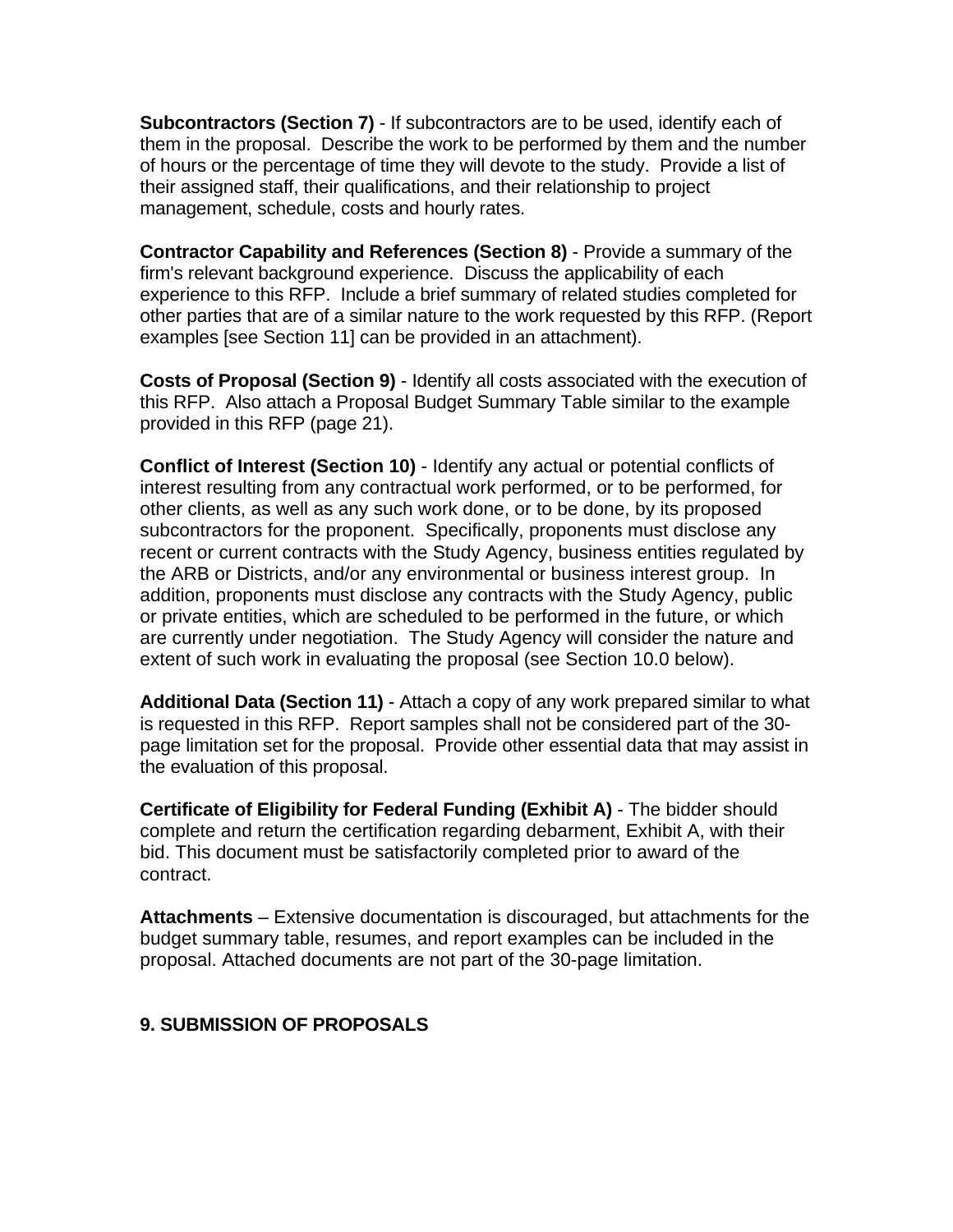All proposals must be submitted according to the specifications set forth in Section 8 – "Contents of Proposal" and this section. Failure to adhere to these specifications may be cause for rejection of proposal.

- 1. Signature All proposals shall be signed by an authorized representative of the proponent.
- 2. Due Date Proposals must be received no later than 5:00 p.m. on September 23, 2011. Late proposals will not be accepted. Any correction or resubmission by the proponent will not extend the submittal due date.
- 3. Delivery Address Proposals must be directed to and received at the address below and should be directed to:

Mr. John DaMassa ARB Program Manager California Air Resources Board 1001 "I" Street Sacramento, CA 95814

4. Identification – To accommodate processing and identification of time of receipt, the bidder shall submit the required copies of the proposal in a sealed envelope, plainly marked in the upper left-hand corner with the name and address of the proponent and the words:

"Proposal: Review Current Methods for Allocating Average-Day Mobile Source Emissions to Weekend Days"

5. Electronic Copy (Compact Disc, read-only-memory) - The bidder shall also submit an electronic copy of the proposal in Microsoft Word. The electronic copy shall be emailed to [jdamassa@arb.ca.gov](mailto:jdamassa@arb.ca.gov)

Grounds For Rejection - A proposal may be immediately rejected if:

- It is received at any time after the exact due date and time set for receipt of proposals;
- It is not prepared in the format prescribed; or
- $\bullet$  It is not signed by an individual authorized to represent the firm.

Once submitted, proposals, including the composition of the contracting team, cannot be altered without prior written consent of the Study Agency. All proposals shall constitute firm offers and may not be withdrawn for a period of ninety (90) days following the last day to accept proposals. All proposals become the property of the Study Agency. The Study Agency reserves the right to reject all proposals and make no awards.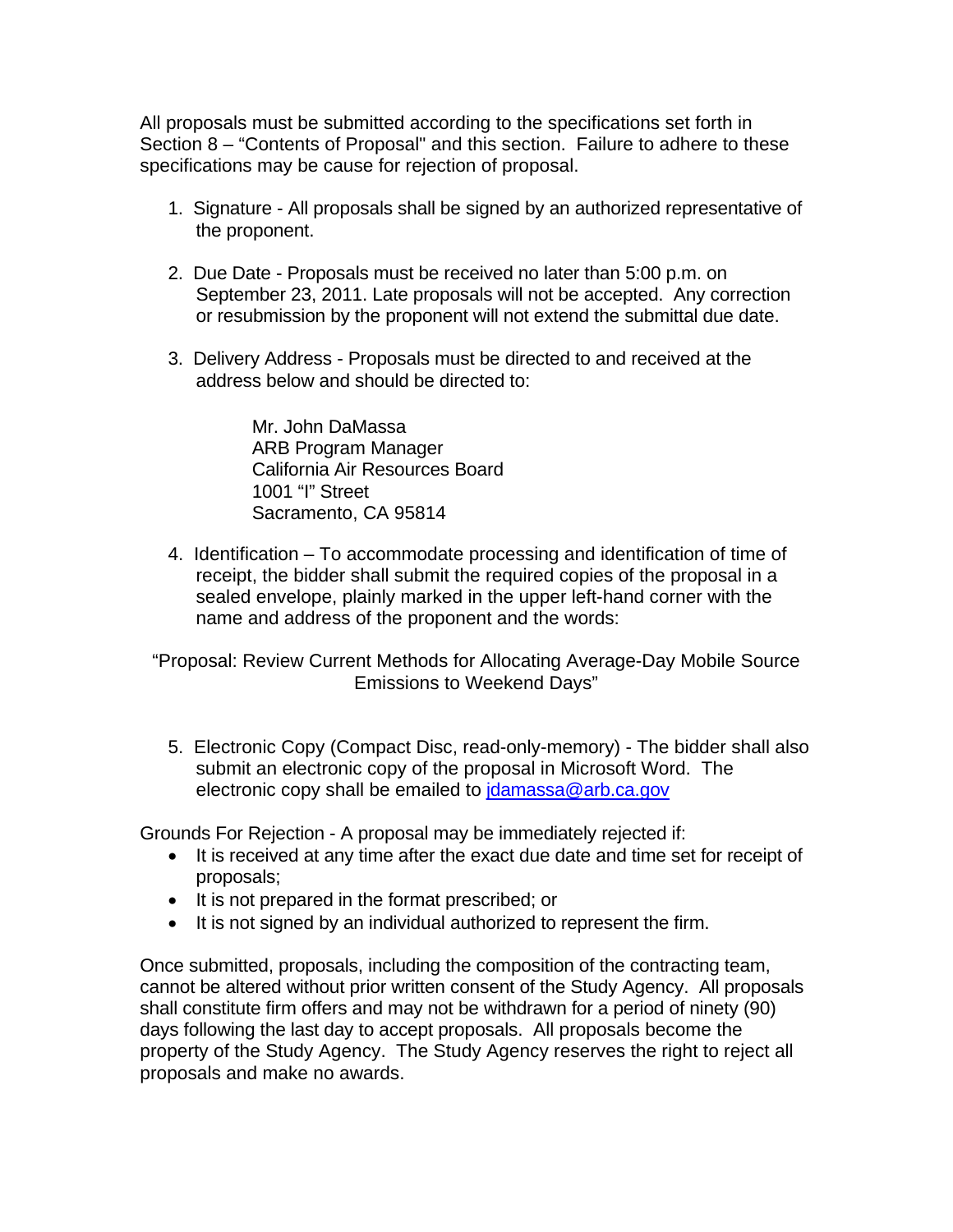# **10. PROCESS**

### **10.1. Addenda and Supplements to the RFP**

The Study Agency may modify the RFP and/or issue supplementary information or guidelines relating to the RFP during the proposal preparation period. In the event that it becomes necessary to revise any part of this RFP or if additional information is necessary to enable the responder to make adequate interpretation of the provisions of this RFP, a supplement to the RFP will be provided to each responder.

## **10.2. Evaluation Criteria for Qualification for Respondents**

Proposals will be rated on the following key factors:

- 1. Proponent's ability and expertise to perform requested services in the RFP. A brief statement of qualifications of the proposed participants and a description of the duties they will perform, including a specific discussion of relatively recent study experience. Greater detail may be incorporated by reference to a corporate website (preferred) or as a standard package. Extensive corporate experience is not as important as the qualifications of the principals who will be dedicated to the proposed task.
- 2. Extent of proposed action to meet the goals of the RFP
- 3. Timeliness of proposed schedule for completion of tasks
- 4. Comparison of cost, considering extent of proposed actions and schedule expediency.

#### **10.3. Proposal Evaluation and Contractor Selection Process**

The Study Agency will evaluate all proposals to determine responsiveness to the RFP. Participating ARB and district staffs and members of the Technical Committee will evaluate all responses to the RFP received in accordance with the required deadline and instructions, to ensure the requirements for this project will be satisfied, and will recommend a contractor for approval by the Policy Committee. Failure to adhere to specifications in this RFP may be cause for rejection of the proposal. The Technical Committees, ARB, participating districts, Policy Committee and Study Agency retain the right to reject all proposals and conduct direct negotiations with a selected contractor if all proposals are considered to be substantially nonresponsive to key issues.

Proposal evaluation criteria will include: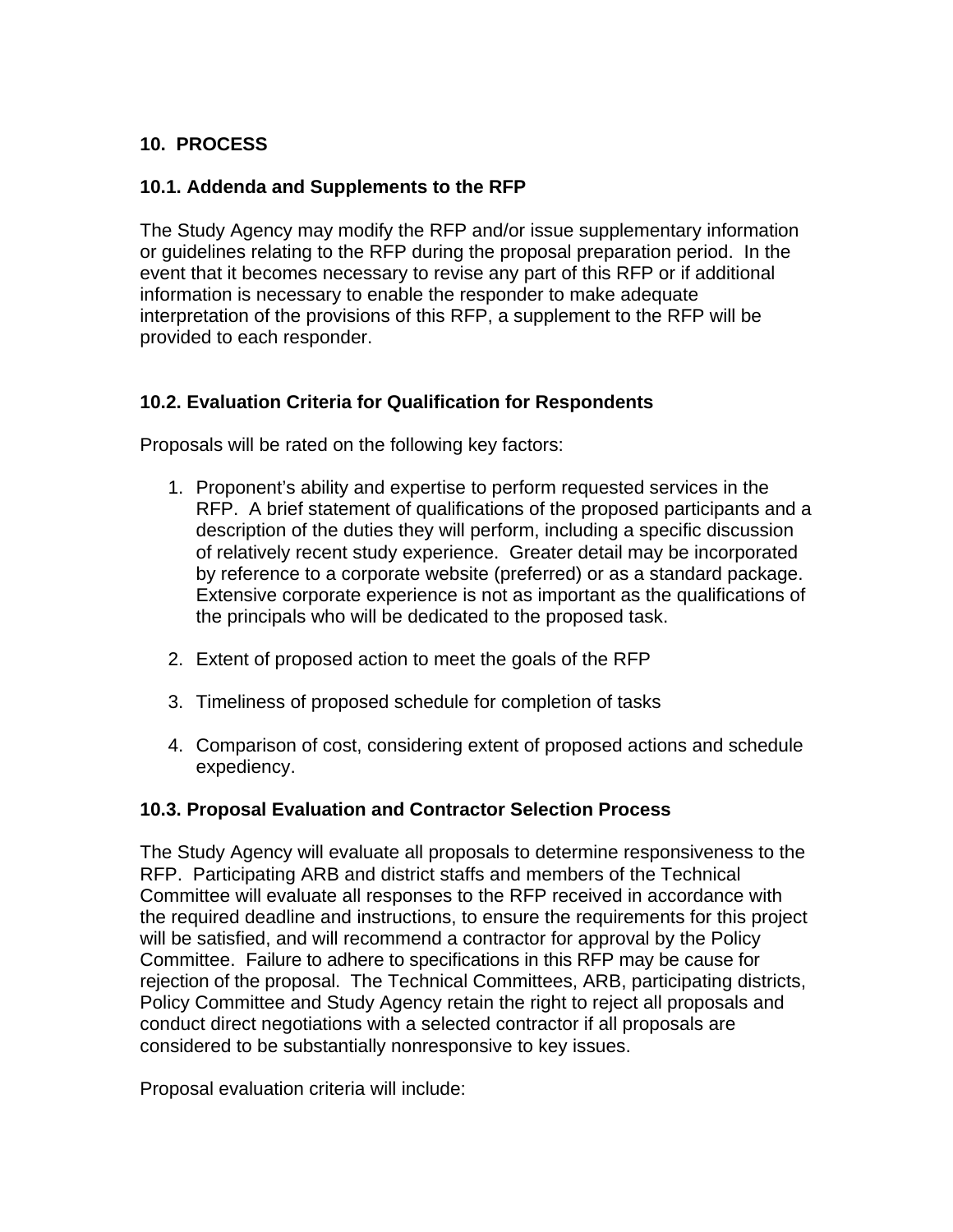- 1. Cost of proposal;
- 2. Clarity and thoroughness of proposal;
- 3. Presentation, including good organization, formatting, and a minimum of grammatical errors;
- 4. Thoroughness and appropriateness of the proposed work program;
- 5. Innovation in approach to work tasks;
- 6. Previous experience with similar projects;
- 7. Working relationships with government agencies.

During the selection process, the Study Agency may interview proponents with scores above a natural break, for clarification purposes only. No new material will be permitted at this time.

A contract will be awarded to the proponent with an acceptable proposal based on cost effectiveness and the criteria described in this section. The selection of proponent, final study budget and award of contract are subject to approval by the Policy Committee and the San Joaquin Valleywide Air Pollution Study Agency Governing Board. The Study Agency may choose not to award this contract if submitted proposals are not deemed acceptable to the Study Agency. All proponents will be notified of the results by letter.

#### **10.4. Contract Negotiation and Approval**

Contract negotiation will be conducted after approval of contractor selection by the Policy Committee. All agreements must be approved and executed by the Study Agency. Standard contract language is available for advance review by request to the Program Manager.

Government Code Section 1090 generally prohibits a public official from being financially interested in a contract which he or she has made or participated in an official capacity. Under certain circumstances, persons who perform work pursuant to a contract with a government agency may be subject to the restrictions of Government Code Section 1090. With respect to the CRPAQS, this means that based on participation in the planning of the Study, certain consultants are precluded from participating in all or some of the post-planning contracts. This preclusion would apply to these consultants as either a prime contractor or a subcontractor. In most cases, whether a particular consultant is eligible to bid will depend on an analysis of all of the circumstances surrounding the consultant's earlier participation in the CRPAQS and the work that the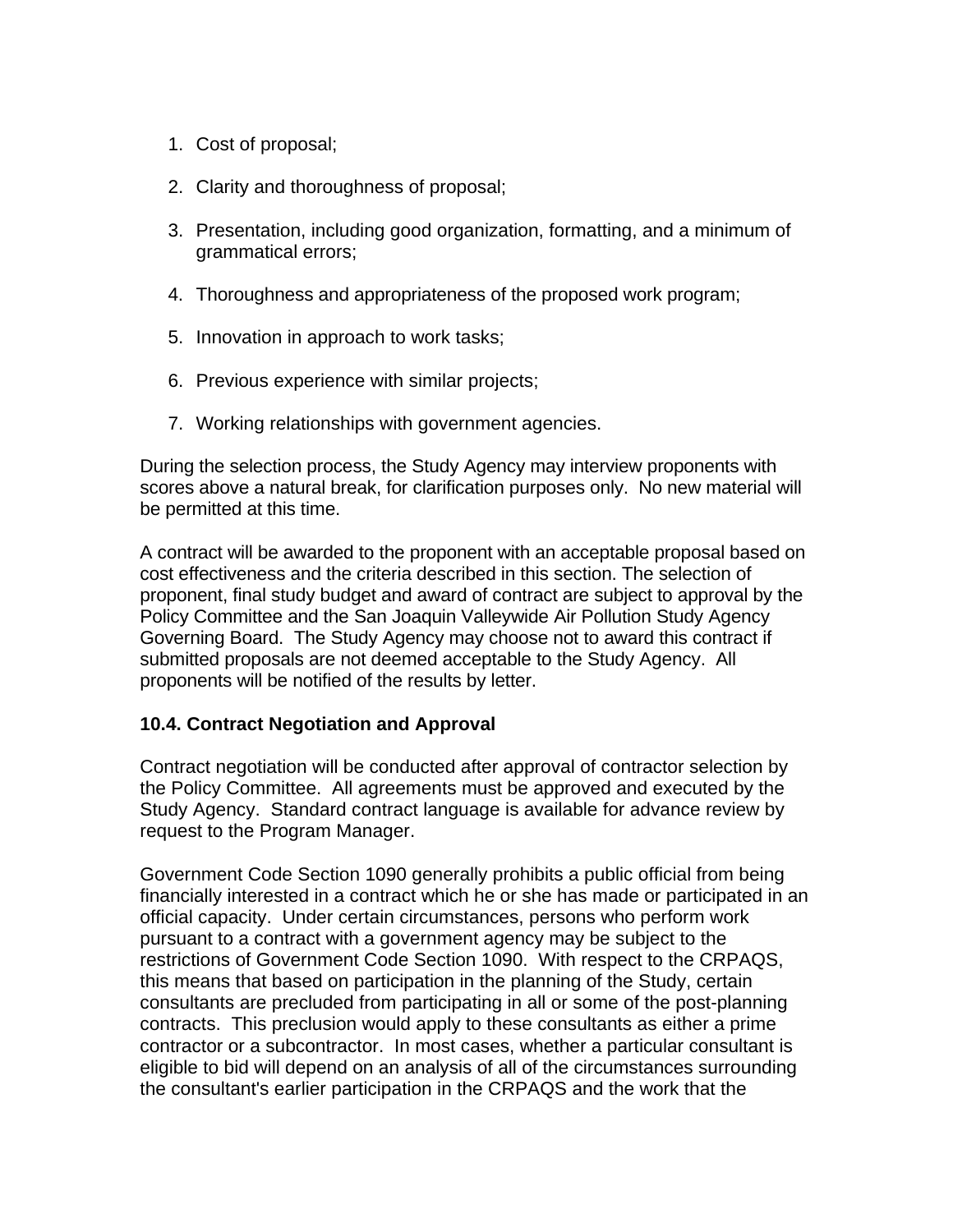consultant now proposes to perform. Any response to this RFP which includes a paid participant who is ineligible based on Government Code Section 1090 will be rejected during the review of the proposals.

Questions concerning the eligibility of a potential bidder must be directed to the Study Agency attorney at the address provided below prior to the preparation of a proposal.

General Counsel San Joaquin Valleywide Air Pollution Study Agency San Joaquin Valley Unified Air Pollution Control District 1990 East Gettysburg Avenue Fresno, CA 93726

#### **11. INSURANCE**

The contractor shall provide insurance in coverage and amount acceptable to the Study Agency. The Study Agency will require that any contractor prior to endorsement of a contract meet the following insurance requirements for this field study.

Without limiting Study Agency's right to obtain indemnification from Contractor or any third parties, the Contractor, at its sole expense, shall maintain in full force and effect throughout the term of this Agreement the following insurance policy(s):

- 1. Liability insurance for bodily injury, including automobile liability, with limits of coverage of not less than Five Hundred Thousand Dollars (\$500,000) each person and One Million Dollars (\$1,000,000) each occurrence; and
- 2. Liability insurance for property damage with limits of coverage not less than Fifty Thousand Dollars (\$50,000) each occurrence; and
- 3. Workers compensation insurance in accordance with the California Labor Code; and
- 4. Commercial general liability insurance with minimum limits of coverage of not less than One Million Dollars (\$1,000,000) per occurrence.

The foregoing insurance policy(s) shall not be canceled, reduced, or changed without a minimum of thirty (30) calendar days advance, written notice given to Study Agency.

Prior to performing its obligations under this Agreement, the contractor shall provide the Study Agency with a certificate of insurance from an insurer acceptable to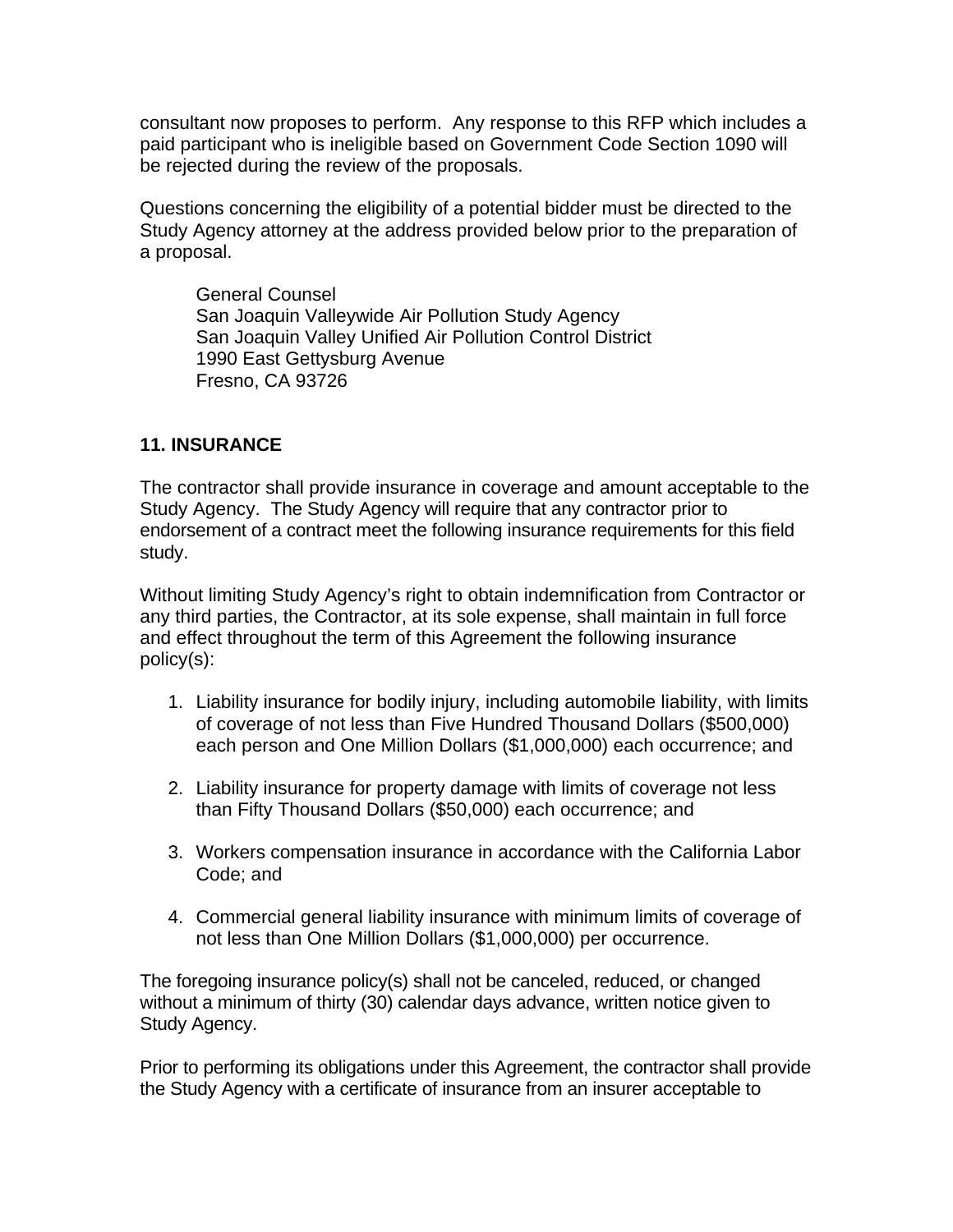Study Agency as evidence of complying with the insurance requirements described above.

# **12. DATA OWNERSHIP AND PUBLICATION**

The Study Agency shall have the right, at reasonable times during the project, to inspect and reproduce any data received, collected, produced, or developed by the contractor. No reports, professional papers, information, inventions, improvements, discoveries, or data obtained, prepared, assembled, or developed by contractor shall be released or made available (except to the Study Agency) without prior, express written approval from the Project Manager. At the completion of the project, the contractor shall provide the Study Agency all data developed through conduct of the project that is in its possession. All data which is received, collected, produced, or developed from conduct of the project shall become the exclusive property of the Study Agency; however, the contractor shall be allowed to retain a copy of any non-confidential data received, collected, produced, or developed by the contractor. Should the contractor subsequently include data collected in this project for other evaluations and publications, the Study Agency would appreciate a notification of publication and/or a copy of the article or manuscript published.

# **13. CONFIDENTIAL INFORMATION**

All responsible proposals received by the Study Agency are public records available for review by the public after the selection process is completed. Proposals containing information the bidder requires to be kept confidential will be rejected as nonresponsive.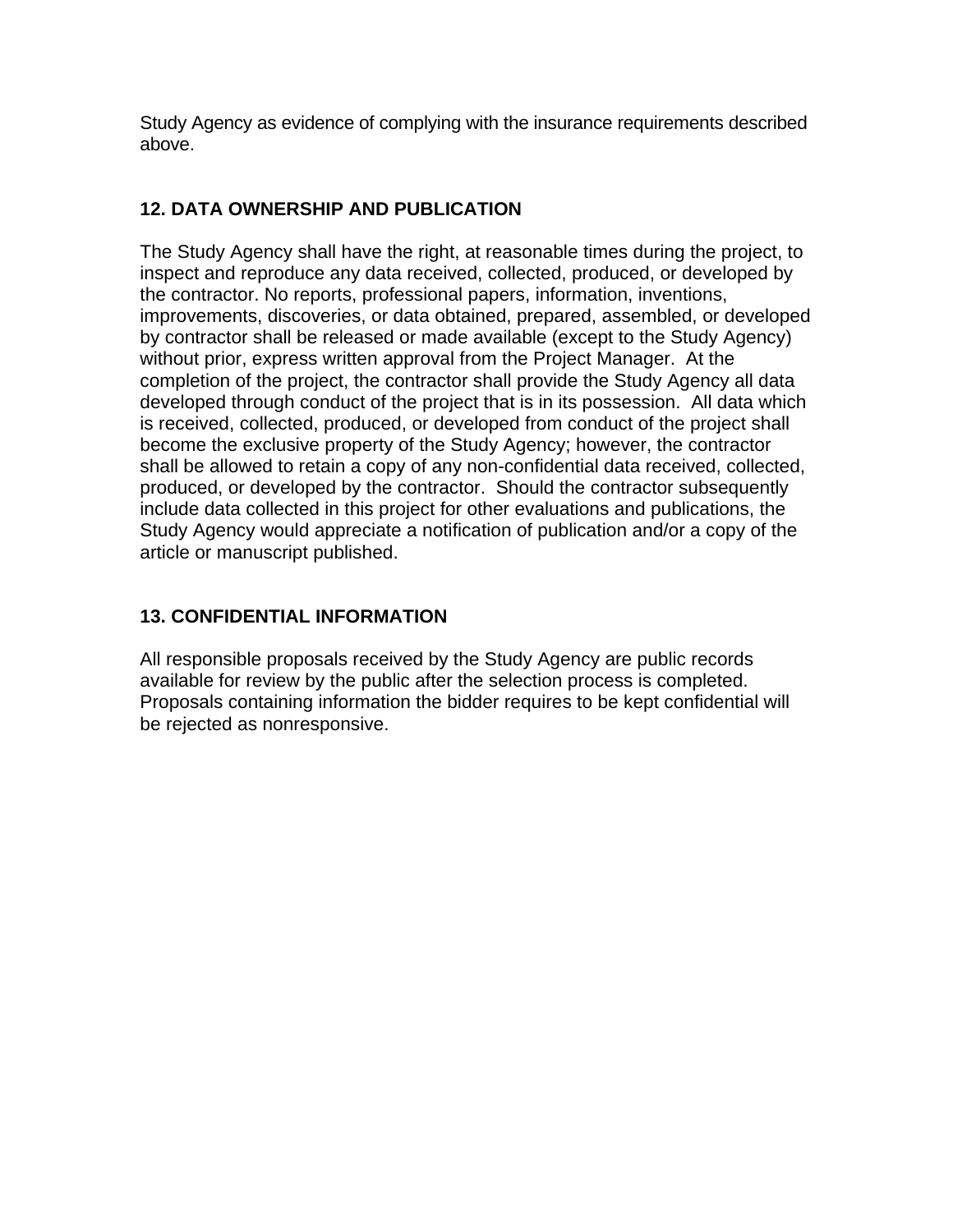# EXHIBIT A

#### Certification Regarding Debarment, Suspension, Ineligibility and Voluntary Exclusion Lower Tier Covered Transactions

This certification is required by the regulations implementing Executive Order 12549, Debarment and Suspension, 29 CFR Part 98 Section 98.510, Participants' responsibilities. The regulations were published as Part VII of the May 26, 1988, Federal Register (pages 19160-19211).

(1) The prospective recipient of Federal assistance funds certifies that neither it nor its principals are presently debarred, suspended, proposed for debarment, declared ineligible, or voluntarily excluded from participation in this transaction by any Federal department or agency.

(2) Where the prospective recipient of Federal assistance funds is unable to certify to any of the statements in this certification, such prospective participant shall attach an explanation to this proposal.

Name and Title of Authorized Representative

Signature \_\_\_\_\_\_\_\_\_\_\_\_\_\_\_\_\_\_\_\_\_\_\_\_\_\_\_\_\_\_

Date and the set of the set of the set of the set of the set of the set of the set of the set of the set of the set of the set of the set of the set of the set of the set of the set of the set of the set of the set of the